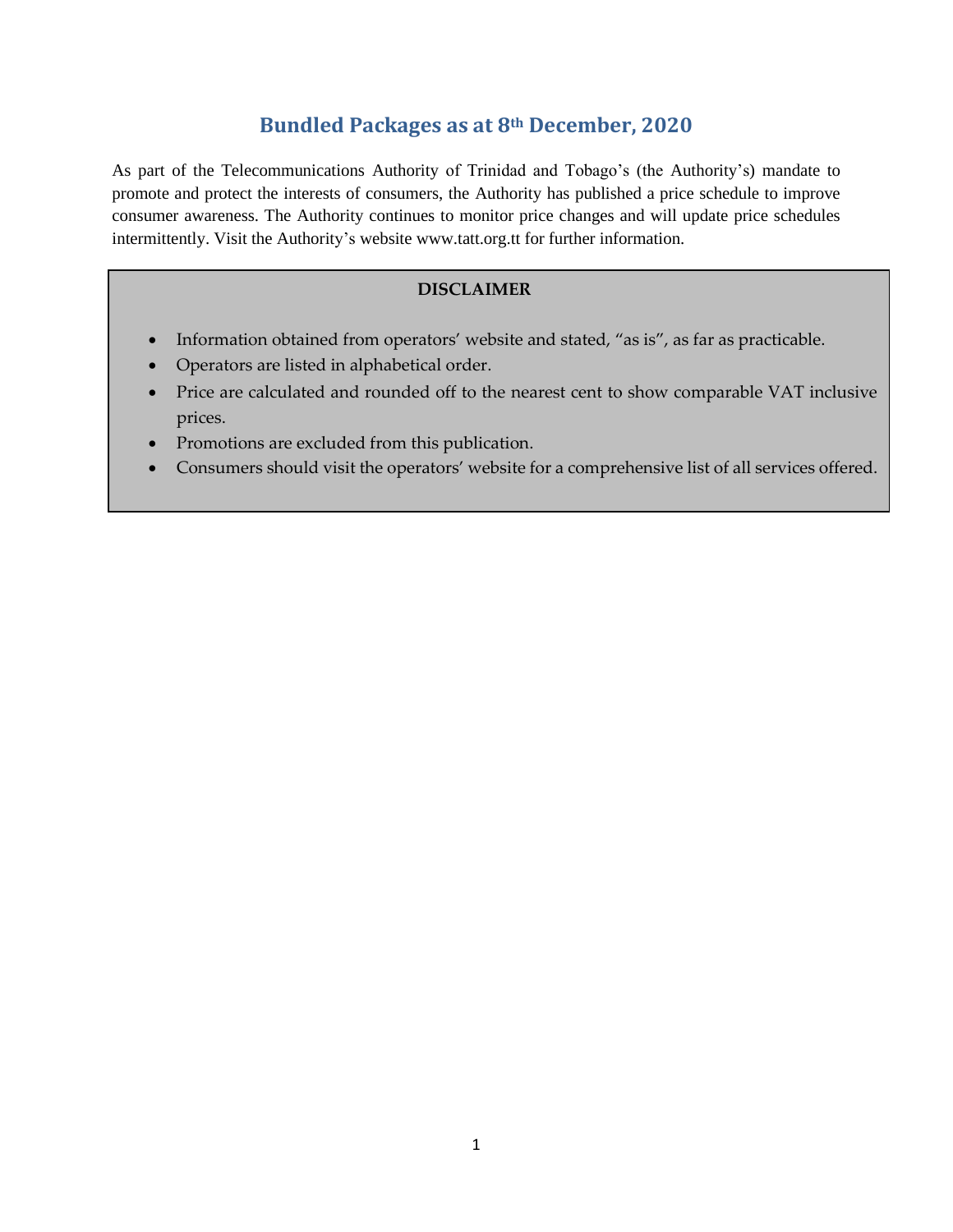## **1. AIR LINK COMMUNICATIONS**

#### **1.1. Air link Communications Bundles**

| Air Link       | <b>Digital TV Channels</b> | <b>Broadband Internet</b>   | Rate/Month |
|----------------|----------------------------|-----------------------------|------------|
| Communications |                            |                             |            |
| <b>Bundles</b> |                            |                             |            |
| Lite           | 75+ channels               | 35Mbps download/12.5 upload | \$250.00   |
| Super          | 100+ channels              | 100Mbps download/35 upload  | \$350.00   |
| Mega           | 150+ channels              | 150Mbps download/45 upload  | \$400.00   |
| Pro            | 150+ channels              | 175Mbps download/50 upload  | \$650.00   |
| Xtreme         | 150+ channels              | 300Mbps download/55 upload  | \$900.00   |

## *2.* **AMPLIA**

## **2.1. Amplia Double Play: Internet & TV**

| Amplia Bundle Packages          |                       |                 |           |  |  |
|---------------------------------|-----------------------|-----------------|-----------|--|--|
| <b>Bundle Name</b>              | <b>Bundle Details</b> |                 |           |  |  |
|                                 | <b>Broadband</b>      | <b>Total TV</b> | Price     |  |  |
|                                 | <b>Internet Speed</b> | <b>Channels</b> |           |  |  |
| Surf Even More/Watch More       | 100 Download          | 151             | \$450.00  |  |  |
| <b>Bundle</b>                   | 50 Upload             |                 |           |  |  |
| Surf Even More /Watch A Lot     | 100 Download          | 175             | \$525.00  |  |  |
| Bundle                          | 50 Upload             |                 |           |  |  |
| Surf A Lot More/Watch More      | 300 Download          | 151             | \$590.00  |  |  |
| <b>Bundle</b>                   | 150 Upload            |                 |           |  |  |
| Surf A Lot More/Watch A Lot     | 300 Download          | 175             | \$665.00  |  |  |
| Bundle                          | 150 Upload            |                 |           |  |  |
| Surf It All/Watch It All Bundle | 500 Download          | 209             | \$1175.00 |  |  |
|                                 | 250 Upload            |                 |           |  |  |
| Surf It All Ultra/Watch It All  | 1G Download           | 209             | \$1375.00 |  |  |
| Bundle                          | 500 Upload            |                 |           |  |  |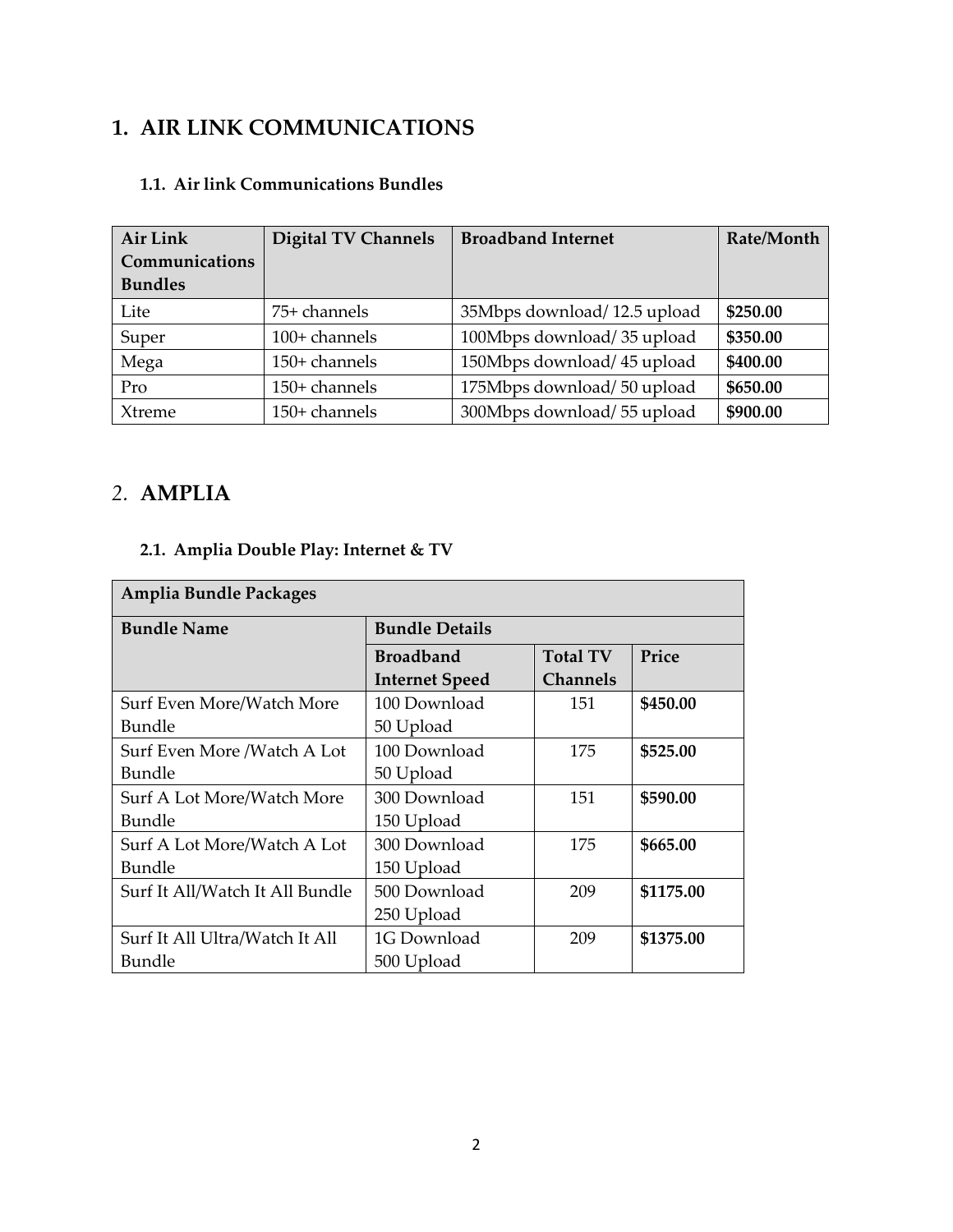# **2.2. Amplia Double Play: Internet & Voice (with Talk A Lot)**

| <b>Amplia Bundle Packages</b> |                       |                          |          |  |  |
|-------------------------------|-----------------------|--------------------------|----------|--|--|
| <b>Bundle Name</b>            | <b>Bundle Details</b> |                          |          |  |  |
|                               | <b>Broadband</b>      | <b>Fixed landline</b>    | Price    |  |  |
|                               | <b>Internet Speed</b> |                          |          |  |  |
| Surf even more/Talk A Lot     | 100 Download          | Unlimited local landline | \$275.00 |  |  |
| Bundle                        | 50 Upload             | calls to any network     |          |  |  |
| Surf a Lot more/Talk A Lot    | 300 Download          | Unlimited local landline | \$415.00 |  |  |
| Bundle                        | 150 Upload            | calls to any network     |          |  |  |
| Surf It All/Talk A Lot Bundle | 500 Download          | Unlimited local landline | \$625.00 |  |  |
|                               | 250 Upload            | calls to any network     |          |  |  |
| Surf It All Ultra/Talk a Lot  | 1G Download           | Unlimited local landline | \$825.00 |  |  |
| Bundle                        | 500 Upload            | calls to any network     |          |  |  |

## **2.3. Amplia Double Play: Internet & Voice (with Talk A Lot More)**

| Amplia Bundle Packages       |                           |                         |          |  |
|------------------------------|---------------------------|-------------------------|----------|--|
| <b>Bundle Name</b>           | <b>Bundle Details</b>     |                         |          |  |
|                              | <b>Broadband Internet</b> | <b>Fixed landline</b>   | Price    |  |
|                              | <b>Speed</b>              |                         |          |  |
| Surf Even More/Talk A Lot    | 100 Download              | Unlimited landline and  | \$375.00 |  |
| More Bundle                  | 50 Upload                 | Unlimited Mobile (any   |          |  |
|                              |                           | network)                |          |  |
| Surf A Lot More/Talk A Lot   | 300 Download              | Unlimited landline and  | \$515.00 |  |
| More Bundle                  | 150 Upload                | Unlimited Mobile (any   |          |  |
|                              |                           | network)                |          |  |
| Surf It All/Talk A Lot More  | 500 Download              | Unlimited landline and  | \$725.00 |  |
| Bundle                       | 250 Upload                | Unlimited Mobile (any   |          |  |
|                              |                           | network) to any network |          |  |
| Surf It All Ultra/Talk A Lot | 1G Download               | Unlimited landline and  | \$925.00 |  |
| More Bundle                  | 500 Upload                | Unlimited Mobile (any   |          |  |
|                              |                           | network)                |          |  |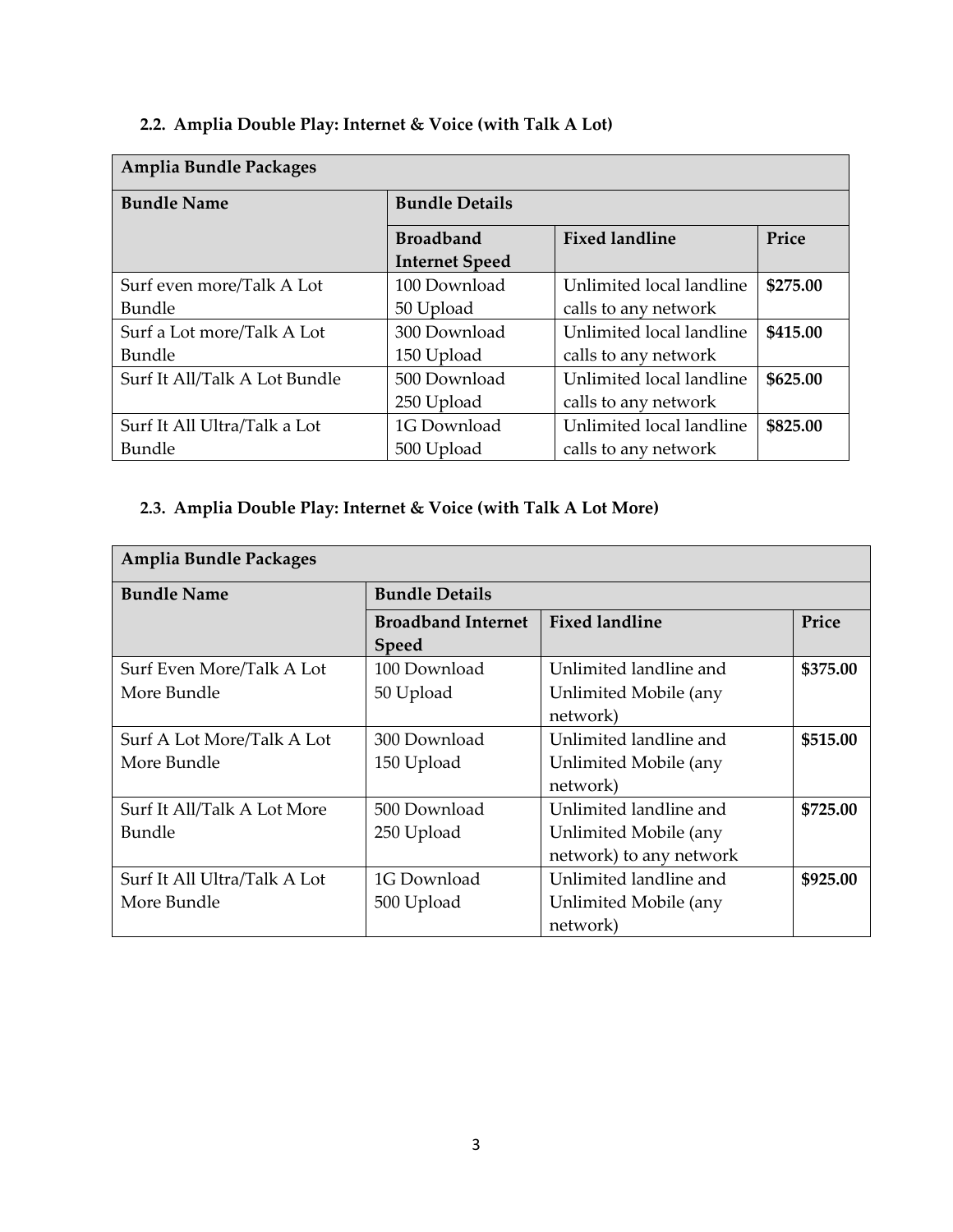| <b>Amplia Bundle Packages</b> |                           |                 |                       |           |  |  |
|-------------------------------|---------------------------|-----------------|-----------------------|-----------|--|--|
| <b>Bundle Name</b>            | <b>Bundle Details</b>     |                 |                       |           |  |  |
|                               | <b>Broadband Internet</b> | <b>Total TV</b> | <b>Fixed landline</b> | Price     |  |  |
|                               | <b>Speed</b>              | <b>Channels</b> |                       |           |  |  |
| Surf Some More/Watch          | 150 Download              | 151             | Unlimited local       | \$550.00  |  |  |
| More/Talk A Lot Bundle        | 100 Upload                |                 | landline calls to     |           |  |  |
|                               |                           |                 | any network           |           |  |  |
| Surf Some More/Watch a        | 150 Download              | 175             | Unlimited local       | \$625.00  |  |  |
| Lot/Talk a Lot Bundle         | 100 Upload                |                 | landline calls to     |           |  |  |
|                               |                           |                 | any network           |           |  |  |
| Surf A Lot/Watch              | 300 Download              | 151             | Unlimited local       | \$690.00  |  |  |
| More/Talk a Lot Bundle        | 150 Upload                |                 | landline calls to     |           |  |  |
|                               |                           |                 | any network           |           |  |  |
| Surf It Lot/Watch A           | 300 Download              | 175             | Unlimited local       | \$740.00  |  |  |
| Lot/Talk A Lot Bundle         | 150 Upload                |                 | landline calls to     |           |  |  |
|                               |                           |                 | any network           |           |  |  |
| Surf It All/Watch It          | 500 Download              | 209             | Unlimited local       | \$1250.00 |  |  |
| All/Talk A Lot Bundle         | 250 Upload                |                 | landline calls to     |           |  |  |
|                               |                           |                 | any network           |           |  |  |

## **2.4. Amplia Triple Play Packages: Internet, TV & Fixed (with Talk A Lot)**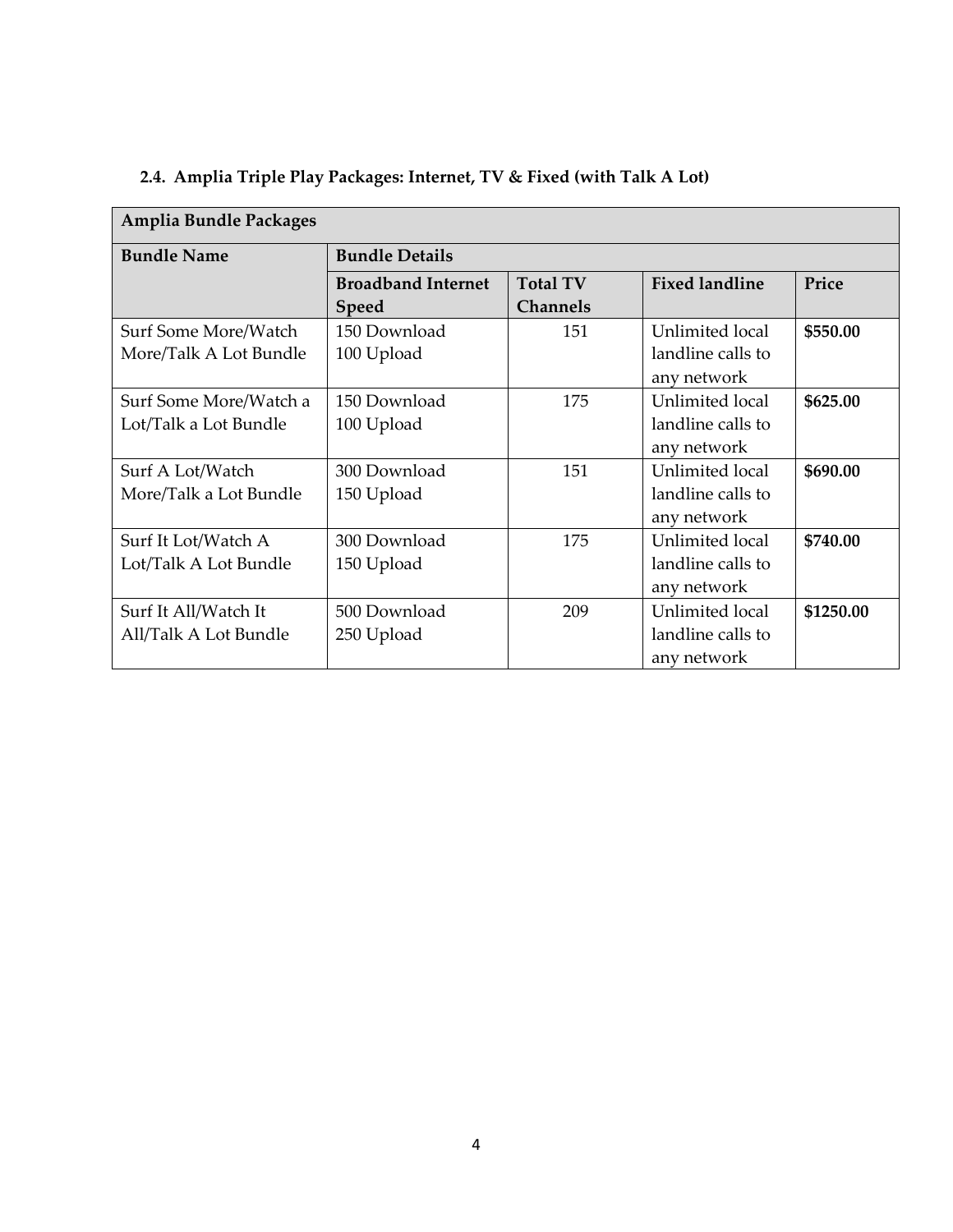| <b>Amplia Bundle Packages</b>                                     |                                    |                                    |                                                                       |           |
|-------------------------------------------------------------------|------------------------------------|------------------------------------|-----------------------------------------------------------------------|-----------|
| <b>Bundle Name</b>                                                | <b>Bundle Details</b>              |                                    |                                                                       |           |
|                                                                   | <b>Broadband Internet</b><br>Speed | <b>Total TV</b><br><b>Channels</b> | <b>Fixed landline</b>                                                 | Price     |
| Surf Some More/Watch<br>more/Talk A Lot More<br>Bundle            | 150 Download<br>100 Upload         | 151                                | Unlimited<br>landline and<br><b>Unlimited Mobile</b><br>(any network) | \$650.00  |
| Surf Some More/Watch A<br>Lot/Talk A Lot More<br>Bundle           | 150 Download<br>100 Upload         | 175                                | Unlimited<br>landline and<br><b>Unlimited Mobile</b><br>(any network) | \$725.00  |
| Surf A Lot/Watch<br>more/Talk A Lot More<br>Bundle                | 300 Download<br>150 Upload         | 151                                | Unlimited<br>landline and<br><b>Unlimited Mobile</b><br>(any network) | \$790.00  |
| Surf It Lot/Watch A<br>Lot/Talk A Lot Bundle                      | 300 Download<br>150 Upload         | 175                                | Unlimited<br>landline and<br><b>Unlimited Mobile</b><br>(any network) | \$840.00  |
| Surf It All/Watch It<br>All/Talk A Lot More<br>Bundle             | 500 Download<br>250 Upload         | 209                                | Unlimited<br>landline and<br><b>Unlimited Mobile</b><br>(any network) | \$1350.00 |
| Surf It All plus/Watch It<br>All/Talk A Lot More<br><b>Bundle</b> | 1G Download<br>500 Upload          | 209                                | Unlimited<br>landline and<br><b>Unlimited Mobile</b><br>(any network) | \$1550.00 |

# **2.5. Amplia Triple Play Packages: Internet, TV & Fixed Voice (with Talk A Lot More)**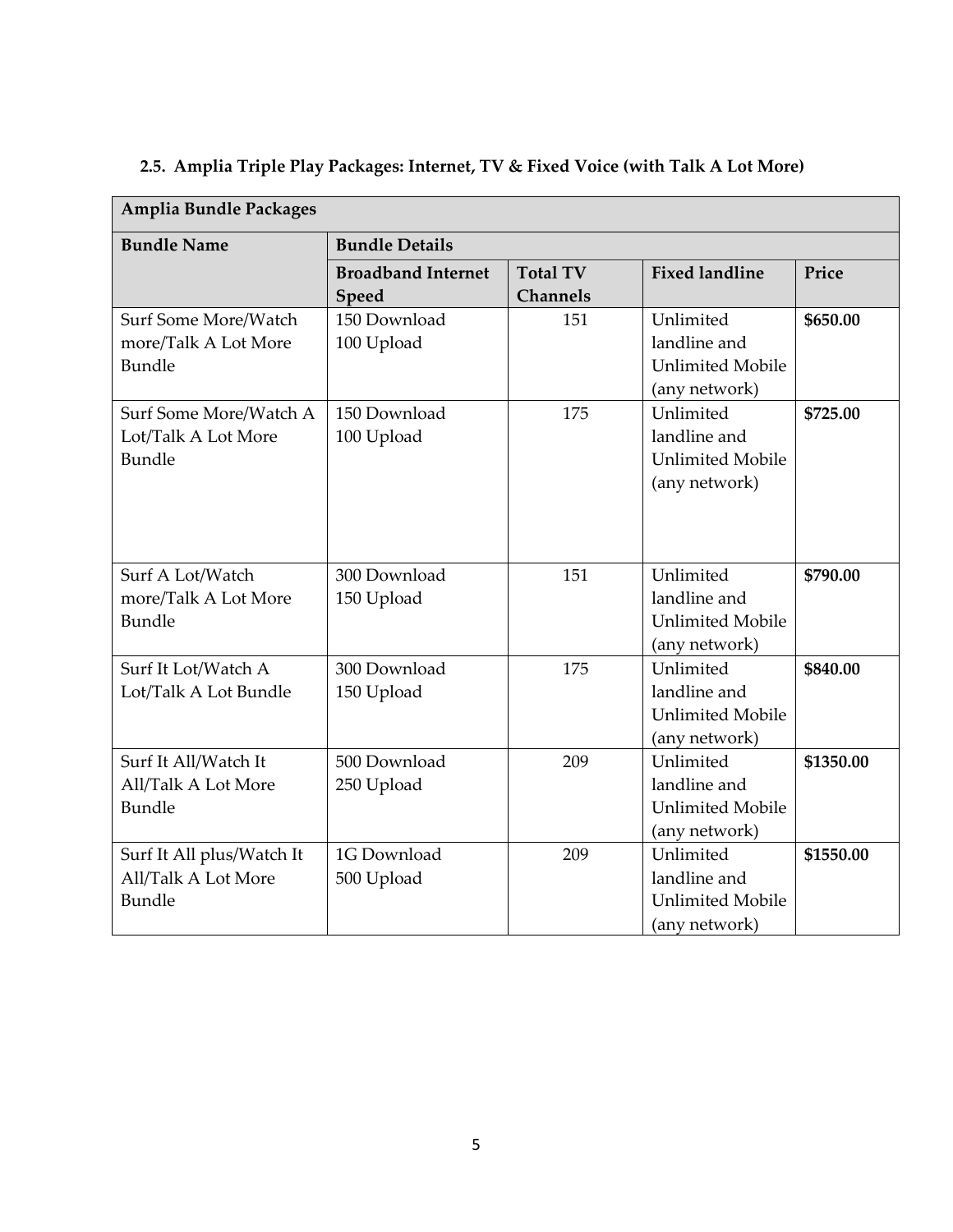# **2.6. Amplia Triple Play Packages: Internet, TV & Mobile**

| <b>Amplia Bundle Packages</b>                  |                                    |                                    |                     |          |  |
|------------------------------------------------|------------------------------------|------------------------------------|---------------------|----------|--|
| <b>Bundle Name</b>                             | <b>Bundle Details</b>              |                                    |                     |          |  |
|                                                | <b>Broadband Internet</b><br>Speed | <b>Total TV</b><br><b>Channels</b> | <b>Mobile Voice</b> | Price    |  |
| Surf Some More/Watch<br>More/Mobile (plan 1)   | 100 Download<br>50 Upload          | 151                                | Mobile Plan 1       | \$601.00 |  |
| Surf Some More /Watch A<br>Lot/Mobile (plan 1) | 100 Download<br>50 Upload          | 175                                | Mobile plan 1       | \$626.00 |  |
| Surf A Lot /Watch<br>More/Mobile (plan 1)      | 300 Download<br>150 Upload         | 151                                | Mobile Plan 1       | \$691.00 |  |
| Surf Some More /Watch<br>More/Mobile (plan 1)  | 300 Download<br>150 Upload         | 175                                | Mobile Plan 1       | \$766.00 |  |
| Surf A Lot/Watch A Lot/<br>Mobile (plan 2)     | 100 Download<br>50 Upload          | 151                                | Mobile Plan 2       | \$766.00 |  |
| Surf A Lot /Watch<br>More/Mobile (plan 2)      | 300 Download<br>150 Upload         | 151                                | Mobile Plan 2       | \$856.00 |  |
| Surf A Lot/Watch A Lot/<br>Mobile (plan 2)     | 300 Download<br>150 Upload         | 175                                | Mobile Plan 2       | \$931.00 |  |
| Surf Even More/Talk A<br>Lot/Mobile (Plan 1)   | 100 Download<br>50 Upload          | Not Applicable                     | Mobile Plan 1       | \$426.00 |  |

*Note to table above: see table 2.8 for Mobile Plan details. Fair usage policy applies.*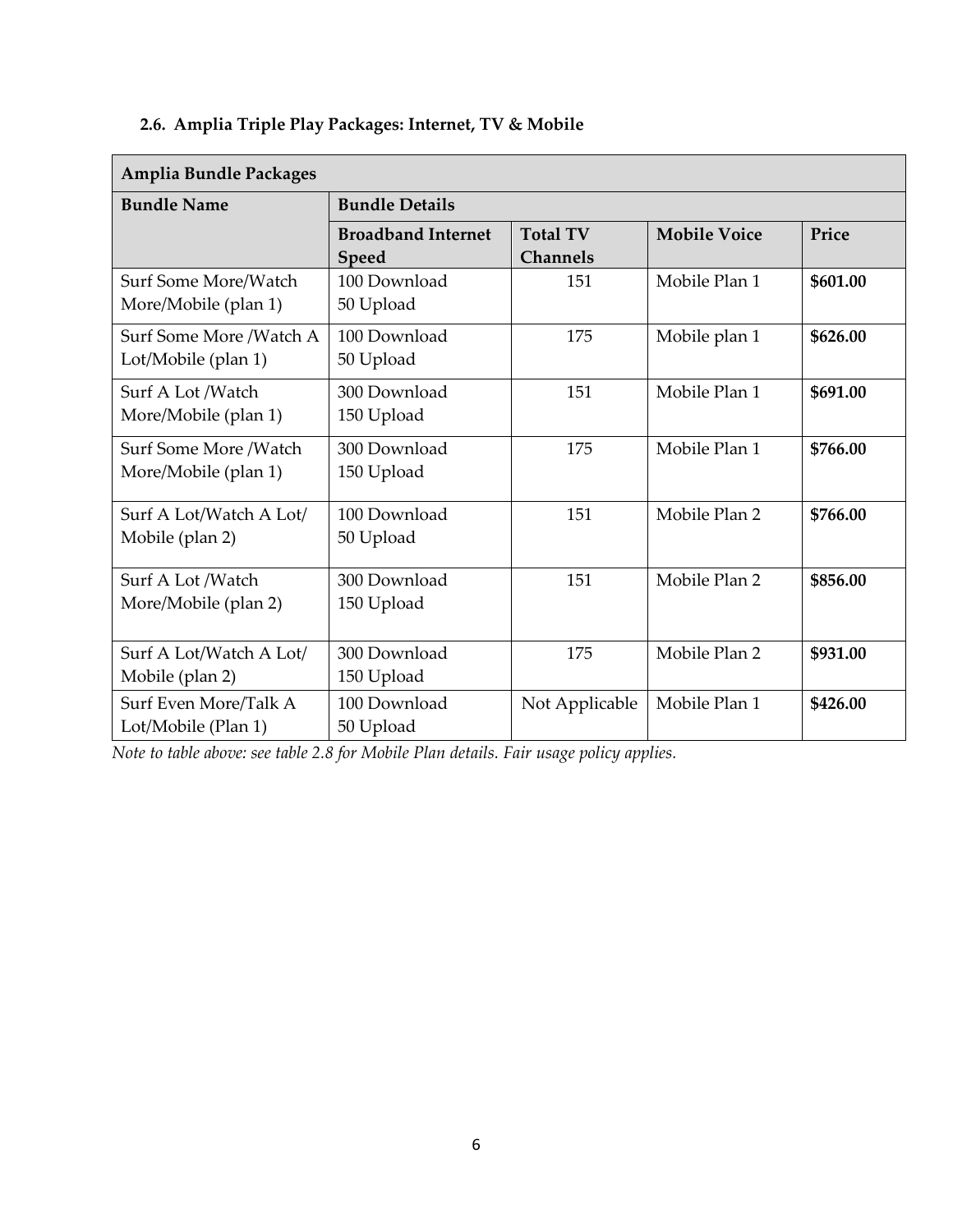# **2.7. Quad play packages (Internet, TV, voice & mobile) new!**

| <b>Amplia Bundle Packages</b> |                       |                       |                 |                     |            |
|-------------------------------|-----------------------|-----------------------|-----------------|---------------------|------------|
| <b>Bundle Name</b>            |                       | <b>Bundle Details</b> |                 |                     |            |
|                               | <b>Broadband</b>      | <b>Fixed Voice</b>    | <b>Total TV</b> | <b>Mobile Voice</b> | Price      |
|                               | <b>Internet Speed</b> |                       | <b>Channels</b> |                     |            |
| Surf Some More /              | 150 Download          | Unlimited             | 151             | Mobile Plan 1       | \$651.00   |
| Watch more/                   | 100 Upload            | local landline        |                 |                     |            |
| Talk A Lot/                   |                       | calls to any          |                 |                     |            |
| Mobile (Plan 1)               |                       | network               |                 |                     |            |
|                               |                       |                       |                 |                     |            |
| Surf A Lot/                   | 300 Download          | Unlimited             | 175             | Mobile Plan 3       | \$1,280.00 |
| Watch A Lot/                  | 150 Upload            | local landline        |                 |                     |            |
| Talk A Lot/mobile             |                       | calls to any          |                 |                     |            |
| (Plan 3)                      |                       | network               |                 |                     |            |
|                               |                       |                       |                 |                     |            |
| Surf It All/                  | 500 Download          | Unlimited             | 209             | Mobile Plan 3       | \$1740.00  |
| Watch It All/                 | 250 Upload            | local landline        |                 |                     |            |
| Talk A Lot/                   |                       | calls to any          |                 |                     |            |
| Mobile (Plan 3)               |                       | network               |                 |                     |            |
| Surf It All/                  | 500 Download          | Unlimited             | 209             | Mobile Plan 3       | \$1840.00  |
| Watch It All/                 | 250 Upload            | local landline        |                 |                     |            |
| Talk A Lot more/              |                       | and mobile            |                 |                     |            |
| Mobile (Plan 3)               |                       | (any)                 |                 |                     |            |
|                               |                       | network)              |                 |                     |            |
|                               |                       |                       |                 |                     |            |

*Note to table above: see table 2.9 for Mobile Plan details.*

#### **2.8. Amplia Bundle Mobile Plans**

| Amplia Bundle       | <b>Details</b>                       |
|---------------------|--------------------------------------|
| <b>Mobile Plans</b> |                                      |
| Phone Plan 1        | Unlimited bmobile nights & weekends, |
|                     | local landline +300 Mins             |
|                     | 25 Int'l Mins                        |
|                     | Unlimited Local SMS                  |
|                     | 3 GB Data                            |
|                     | 25 Mins Roaming (Voice)              |
|                     | 25 MB Roaming (Data)                 |
|                     | Free BLU Grand X LTE                 |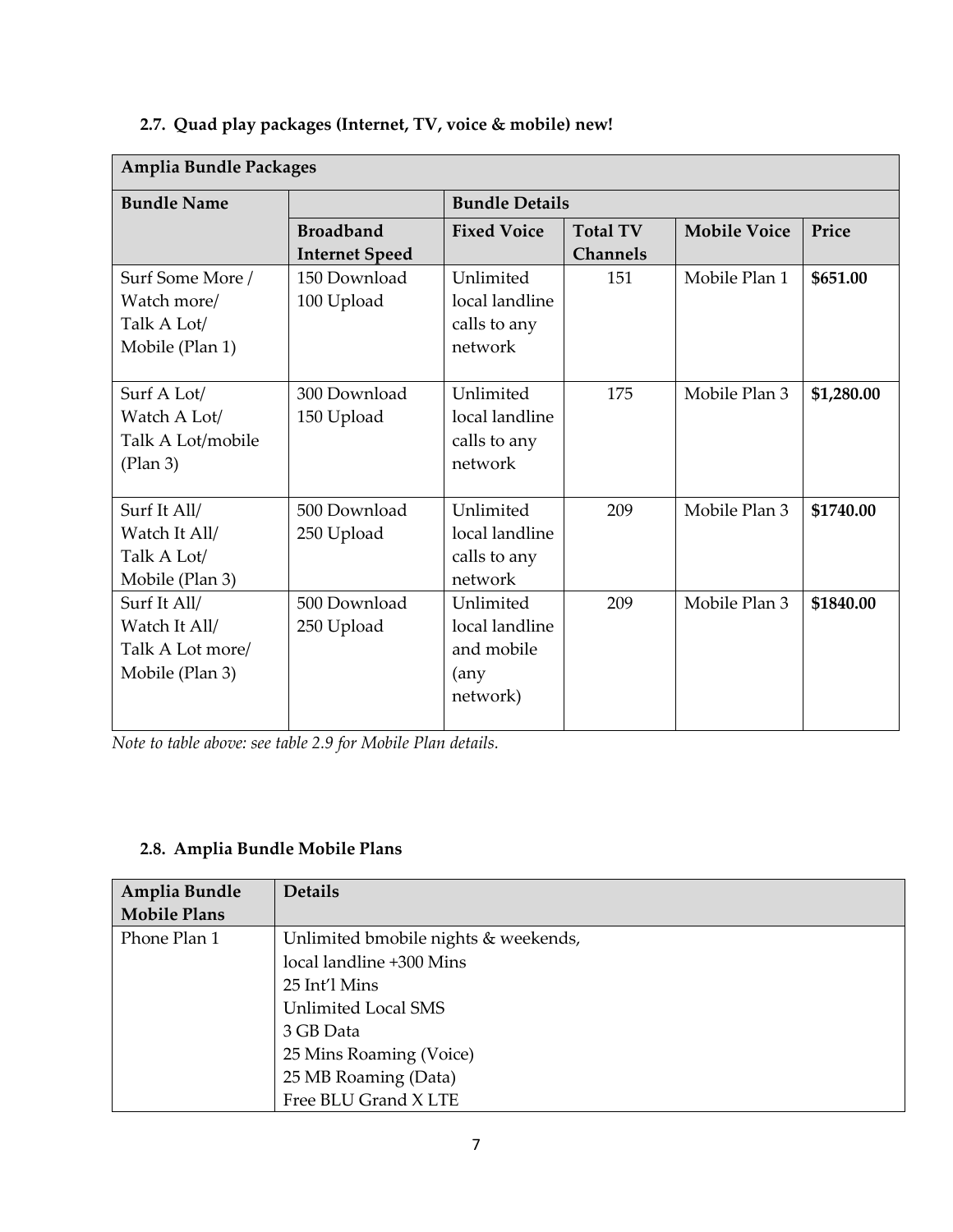| Phone Plan 2 | <b>Unlimited Local Calls</b> |
|--------------|------------------------------|
|              | Unlimited Worldwide SMS      |
|              | Unlimited Local Data         |
|              | Free BLU Grand X LTE or      |
|              | <b>BLU Grand XL LTE</b>      |
| Phone Plan 3 | <b>Unlimited Local Calls</b> |
|              | $200$ Int'l Mins             |
|              | Unlimited Worldwide SMS      |
|              | Unlimited Local data         |
|              | 100 Mins Roaming (Voice)     |
|              | 100 MB Roaming (Data)        |
|              | Free BLU Grand X LTE or      |
|              | <b>BLU Grand XL LTE</b>      |

# **3. BLINK/BMOBILE**

#### **3.1. Blink Wireless Bundles**

| Blink<br><b>Wireless</b><br><b>Bundle</b><br>Packages | Digital<br><b>TV</b><br>channels | <b>Broadband Internet</b><br>speed | <b>Fixed Line</b>         | Other      | Price    |
|-------------------------------------------------------|----------------------------------|------------------------------------|---------------------------|------------|----------|
| Double                                                |                                  | Up to 6 Mbps                       | <b>Unlimited Landline</b> | <b>Not</b> | \$223.88 |
| Connect                                               |                                  | download                           | calling with free Call    | included   |          |
| Wireless                                              |                                  |                                    | <b>Master Features</b>    |            |          |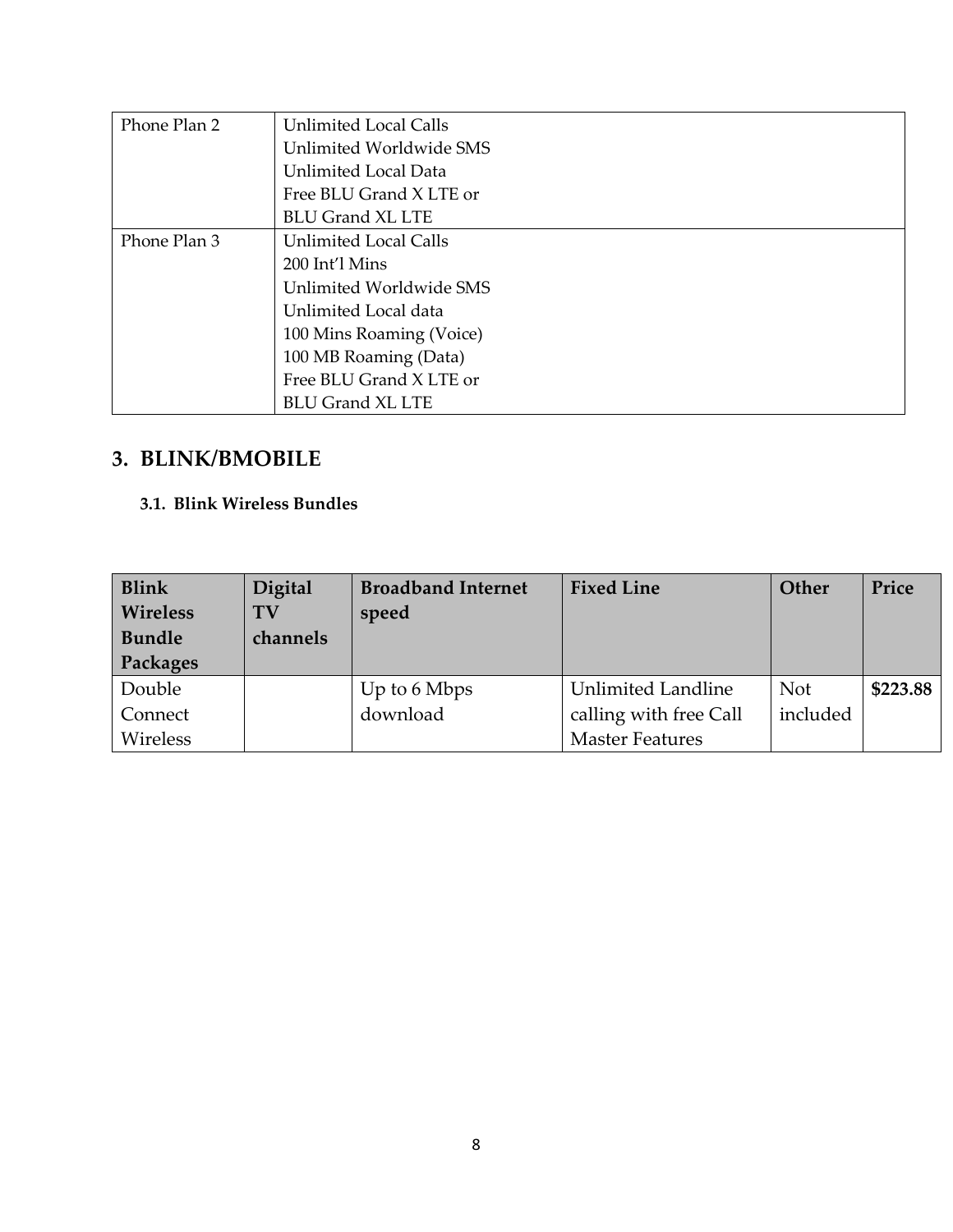## **4. DIGICEL**

|  |  | 4.1. Digicel Bundles - Choose Internet speed and TV channels |  |  |
|--|--|--------------------------------------------------------------|--|--|
|  |  |                                                              |  |  |

| <b>Digicel Bundles</b> | <b>Internet Speed</b> | <b>Fibre TV</b> | Price     |
|------------------------|-----------------------|-----------------|-----------|
|                        |                       | <b>Channels</b> |           |
| Modern Fibre           | 100Mbps Down          | 27              | \$299.00  |
|                        | /100Mbps Up           |                 |           |
| Variety Bundle         | 100Mbps Down          | 164             | \$499.00  |
|                        | /100Mbps Up           |                 |           |
| Premiere Bundle        | 100Mbps Down          | 197             | \$599.00  |
|                        | /100Mbps Up           |                 |           |
| Modern Fibre           | 250Mbps Down          | 60              | \$545.00  |
|                        | /125Mbps Up           |                 |           |
| Variety Bundle         | 250Mbps Down          | 164             | \$729.00  |
|                        | /125Mbps Up           |                 |           |
| Premiere Bundle        | 250Mbps Down          | 197             | \$829.00  |
|                        | /125Mbps Up           |                 |           |
| Modern Fibre           | 500Mbps Down /        | 60              | \$849.00  |
|                        | 250Mbps Up            |                 |           |
| Variety Bundle         | 500Mbps Down /        | 164             | \$1075.00 |
|                        | 250Mbps Up            |                 |           |
| Premiere Bundle        | 500Mbps Down /        | 197             | \$1175.00 |
|                        | 250Mbps Up            |                 |           |
| Big                    | 500Mbps Down /        | 230             | \$1299.00 |
|                        | 250Mbps Up            |                 |           |

*Notes to table above: Bundles includes Pay As You Go with Unlimited Digicel Home to Digicel Home calls. Unlimited calls to other Digicel Play fixed lines (subject to Fair Usage Policy) and Unlimited calls to Digicel Home numbers.*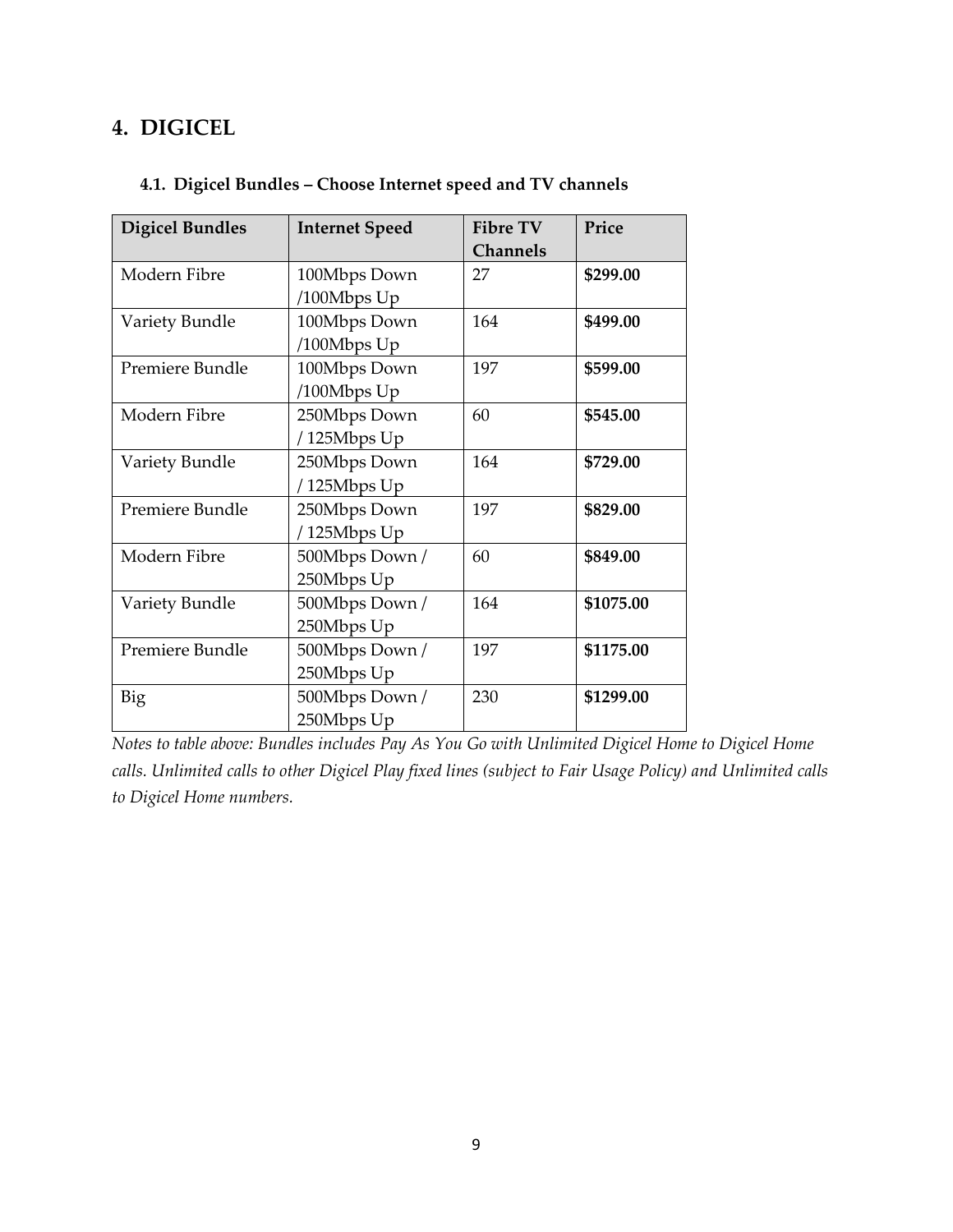## **5. FLOW**

## **5.1. Flow Bundles: TV, Internet and Fixed voice**

| <b>Flow Bundle Packages</b> |                                                                    |                                           |                         |                                          |                                               |  |  |
|-----------------------------|--------------------------------------------------------------------|-------------------------------------------|-------------------------|------------------------------------------|-----------------------------------------------|--|--|
| <b>Bundle</b><br>Name       | <b>Bundle Details</b>                                              |                                           |                         |                                          |                                               |  |  |
|                             | <b>Channels</b>                                                    | <b>Broadband</b><br><b>Internet</b> speed | Cloud<br><b>Storage</b> | <b>Home Phone</b><br>(Fixed<br>landline) | Price/month<br>(Freedom<br>from<br>contracts) |  |  |
| <b>Starter Plan</b>         | HBO GO                                                             | 75 Mbps                                   | N/a                     | N/a                                      | \$295.00                                      |  |  |
| Advanced<br>Plan            | HBO GO                                                             | 250 Mbps                                  | N/a                     | N/a                                      | \$475.00                                      |  |  |
| Superior<br>Bundle          | 150 channels<br>& HBO<br>included                                  | 150 Mbps                                  | 25Hrs                   | Free Flow to<br>Flow calls.              | \$475.00                                      |  |  |
| Ultimate<br>Bundle          | 193 channels<br>&HBO & FOX<br>included.<br>Flow Sports<br>& MaxPak | 300 Mbps                                  | 50Hrs                   | Free Flow to<br>Flow calls.              | \$725.00                                      |  |  |